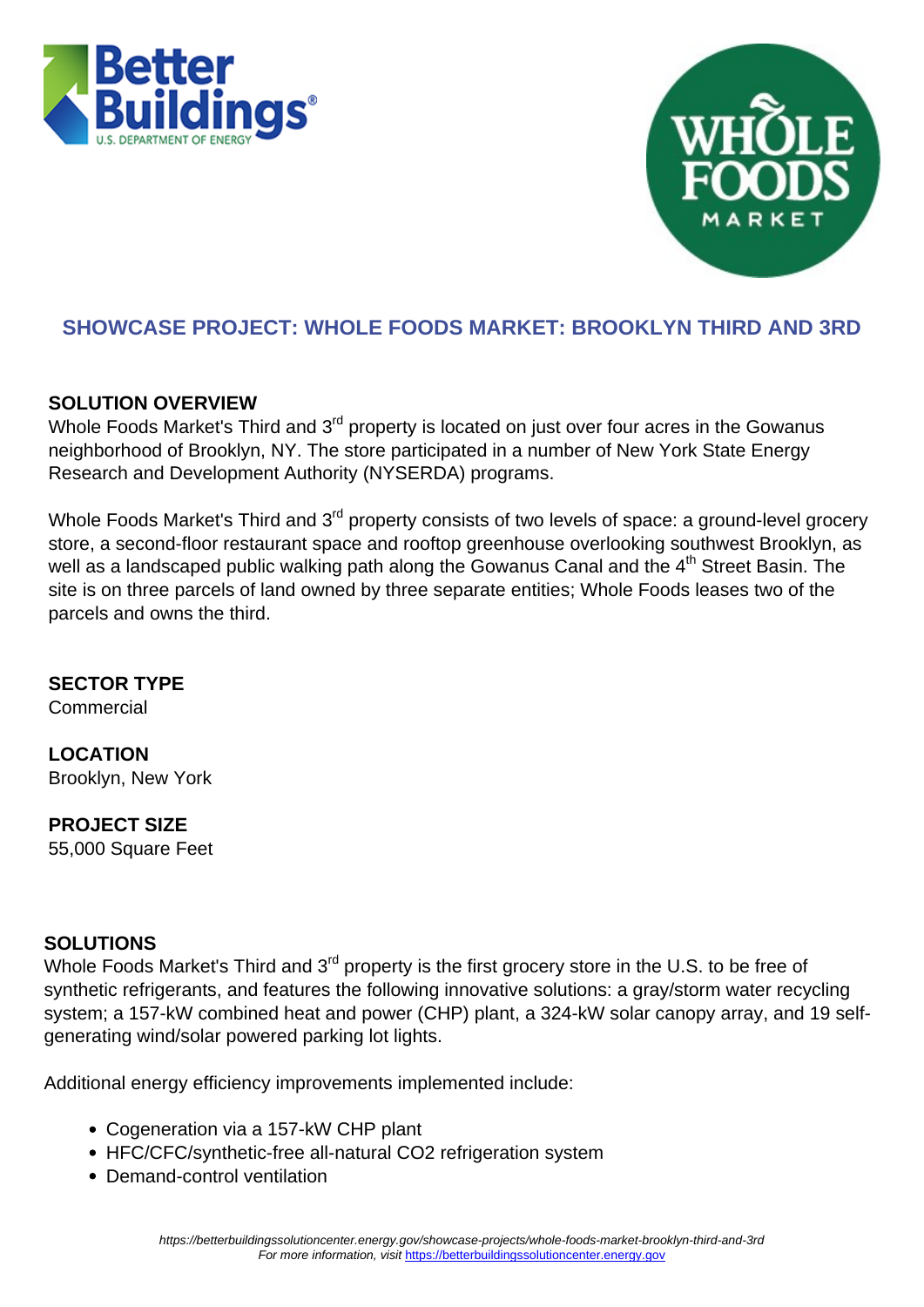- ENERGY STAR and DLC-approved LED and lighting control technologies
- Daylight harvesting
- A 324-kWp solar PV array covering much of the parking lot
- Wind and solar-powered self-generating car charging stations

For additional information about this store, please watch this [video.](http://www.youtube.com/watch?v=yaBhyjuZXyo)

## **OTHER BENEFITS**

Whole Foods Market is pursuing LEED $^{\circledast}$  Platinum certification and Green Globes certification for this project, and has achieved EPA Green Chill Platinum rating. An additional benefit of the project is the rooftop greenhouse, which will grow and supply produce to the store.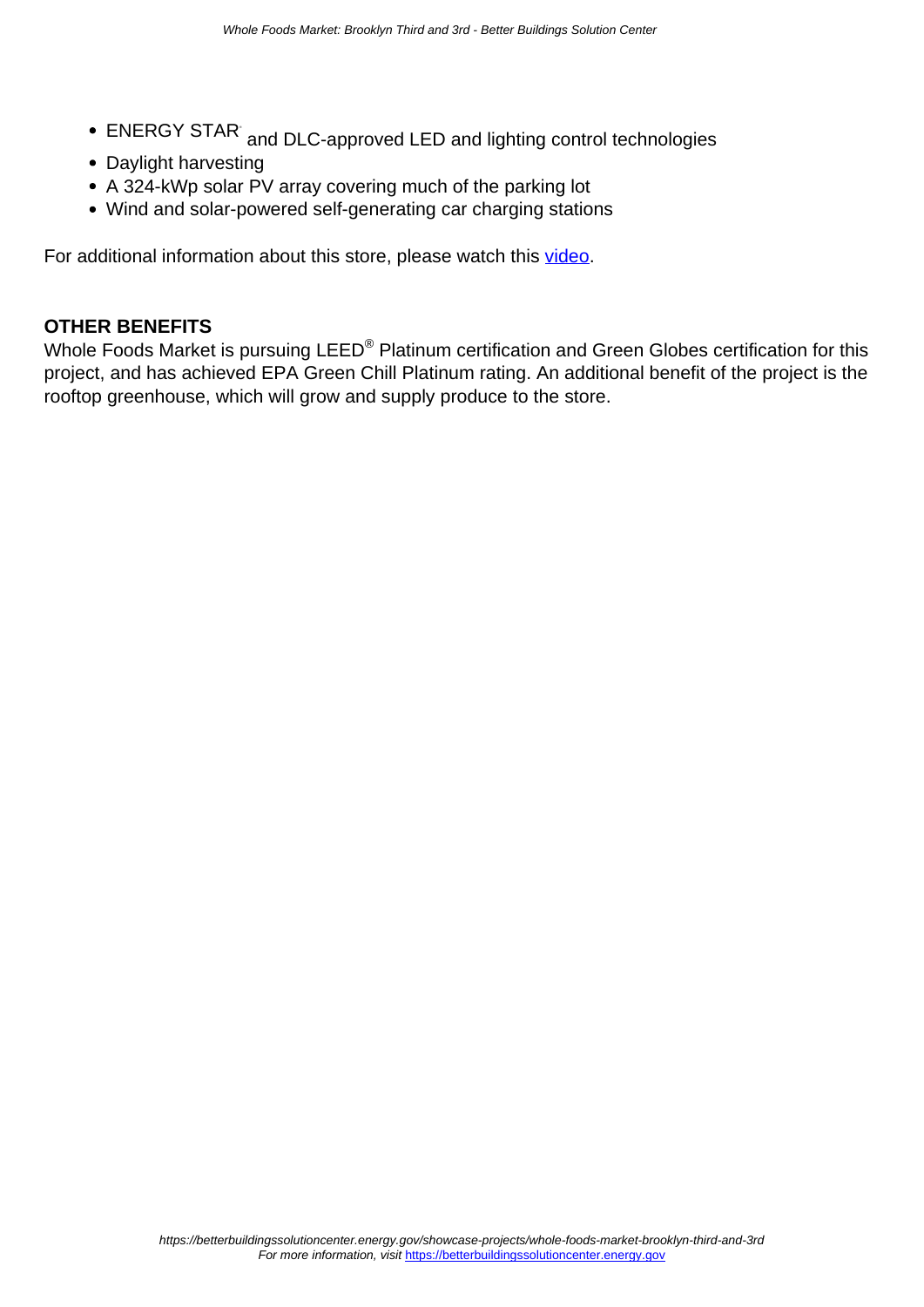

Whole Foods Market in Brooklyn, NY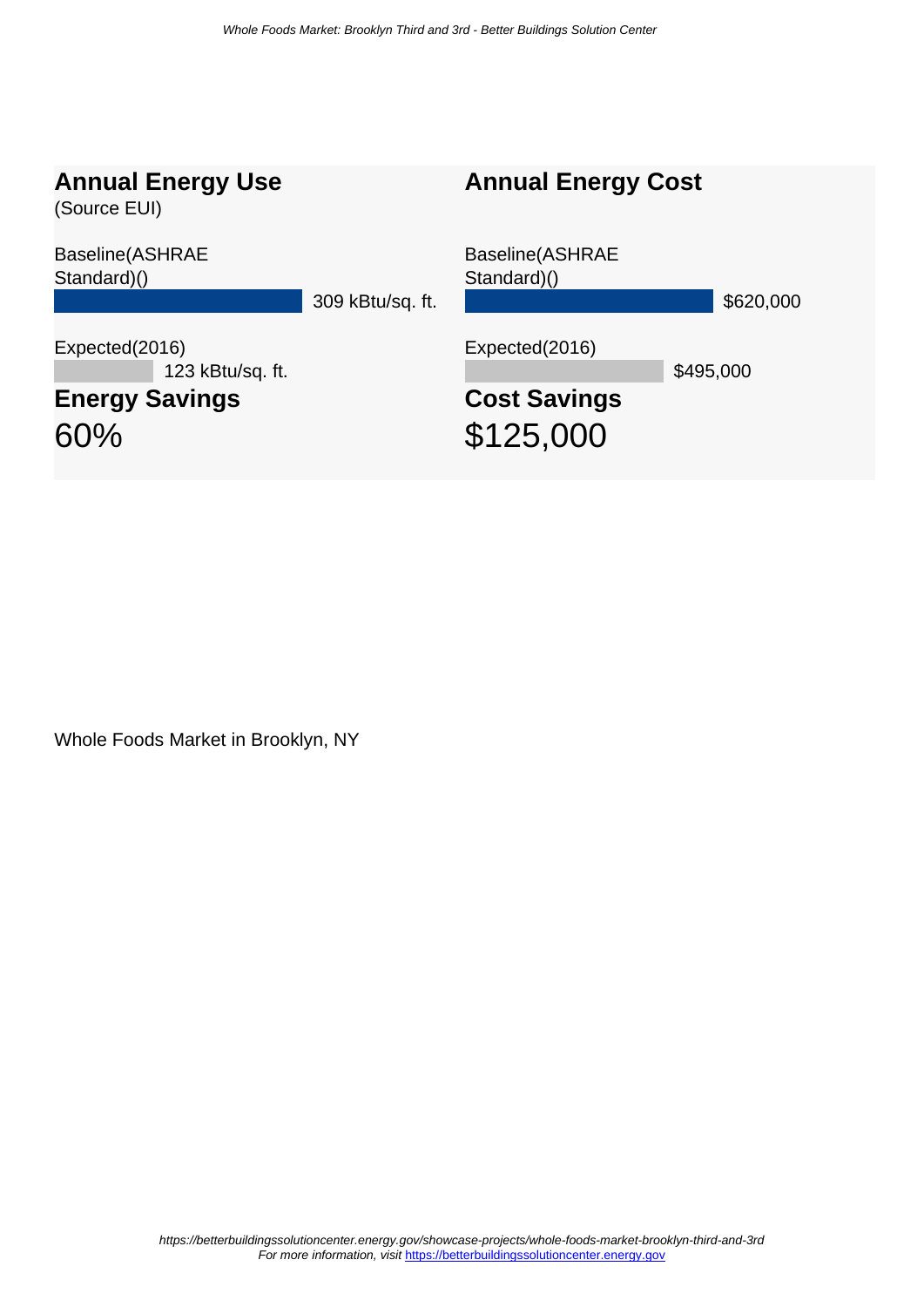Whole Foods Market: Brooklyn Third and 3rd - Better Buildings Solution Center